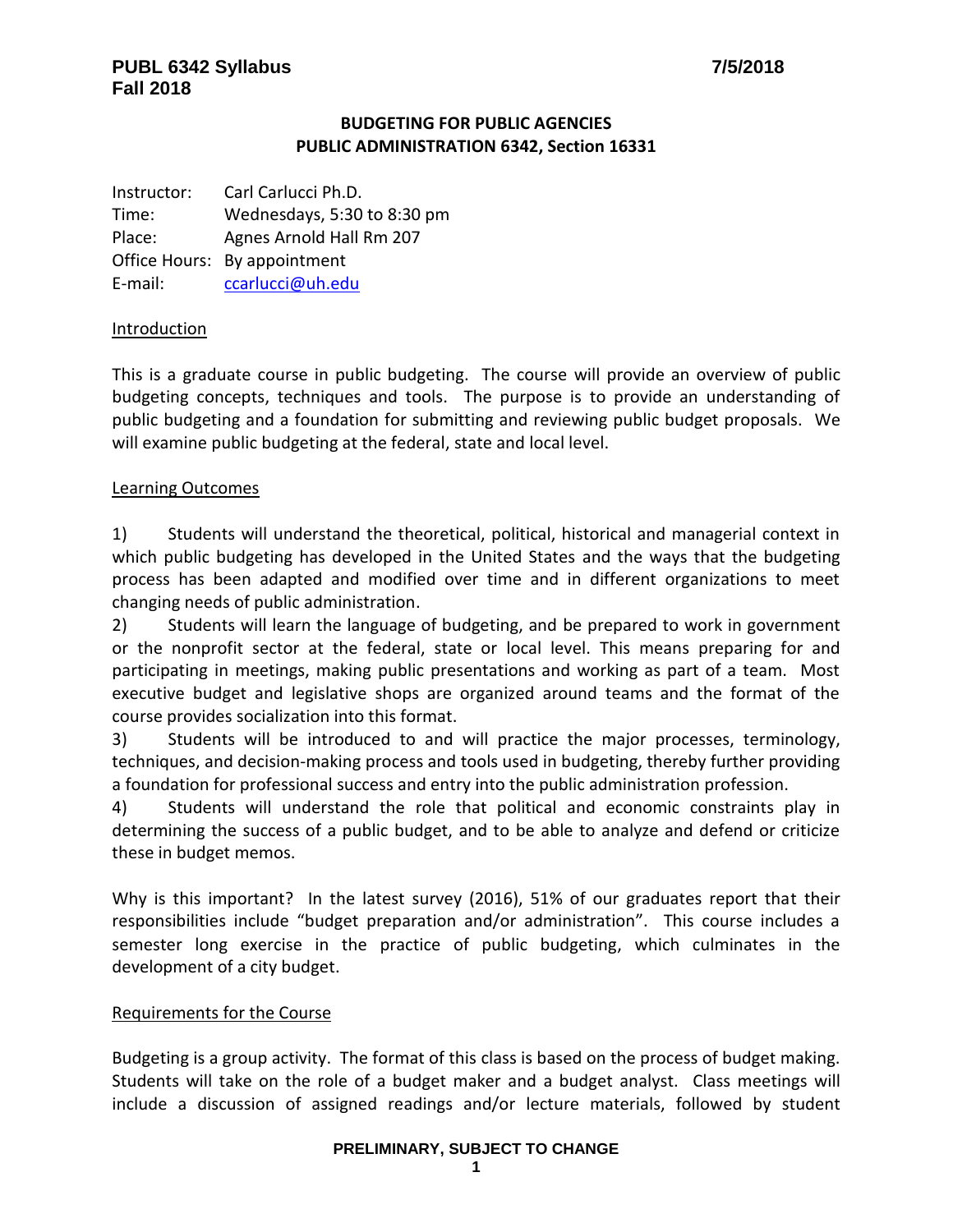presentations of articles and current events and/or participation in hands-on in-class budget exercises. Your preparation for and participation in these discussions is critical to your success in this class.

Modern budget agencies use online tools to manage and communicate activities. This course is taught using a **hybrid model**. Much of the course communication is by email and some of the instruction is conducted on-line. We will use the course BLACKBOARD site to provide reading materials, to present class lectures, to distribute and submit assignments, and to conduct group discussions and exercises.

Your success in this course requires that you can access and use these tools. Please make sure that your email address is current and correct in PeopleSoft and BLACKBOARD (BB). You must routinely check your email for communications. Course emails "push" information to you using BB and are clearly labelled as such. Missing these emails is not an acceptable excuse. You will "pull" course materials from BB. You will post information for class discussions and group case study assignments. Spreadsheets are an important tool in budgeting. You must be able to produce and manipulate spreadsheets in Excel.

The classes in weeks five and eight are completely online. There are no face-to-face meetings. This is an opportunity for you to work on your own, to catch-up or get ahead, set your own schedule, have group meetings and complete project assignments. During these weeks you should schedule other activities you need to accommodate or a planned absence.

The required readings are found in the reference text by Mikesell, with supplemental readings in Rubin. The additional journal articles and readings can be found in the PUBL 6342 Blackboard course content folders. If you have difficulty in finding this material please email or see the instructor.

Mikesell, John L. (2014) *Fiscal Administration: Analysis and Applications for the Public Sector.* Thomson-Wadsworth, Boston. IBSN: 978-1-133-59480-2. This is the primary reference text for the class. We use the 9<sup>th</sup> edition for citations and page numbers. There are 7<sup>th</sup> and 8<sup>th</sup> editions available, the page numbering is different although they are very similar in content.

Rubin, Irene S. (2010) *The Politics of Public Budgeting: Getting and Spending, Borrowing and* Balancing 6<sup>th</sup> edition, Washington, D.C.:CQ Press IBSN: 978-1-60426-461-6. There are now 7<sup>th</sup> and  $8^{\text{th}}$  editions although they don't appear to be much different, but the page numbering may differ. This is a compilation of readings that provide additional background and discussion of major topics.

Beginning in Unit Two, class #6, budget teams will be given copies of the **Data Sourcebook** for the local budget exercise. You will return these at the end of the class. Rabin, Jack, Hildreth, W. Bartley and Miller, Gerald J. *Public Budgeting Laboratory: Data Sourcebook*, 2nd ed., Revised. Athens, Georgia: Carl Vinson Institute of Government, University of Georgia, 1996. IBSN: 0-89854-182-4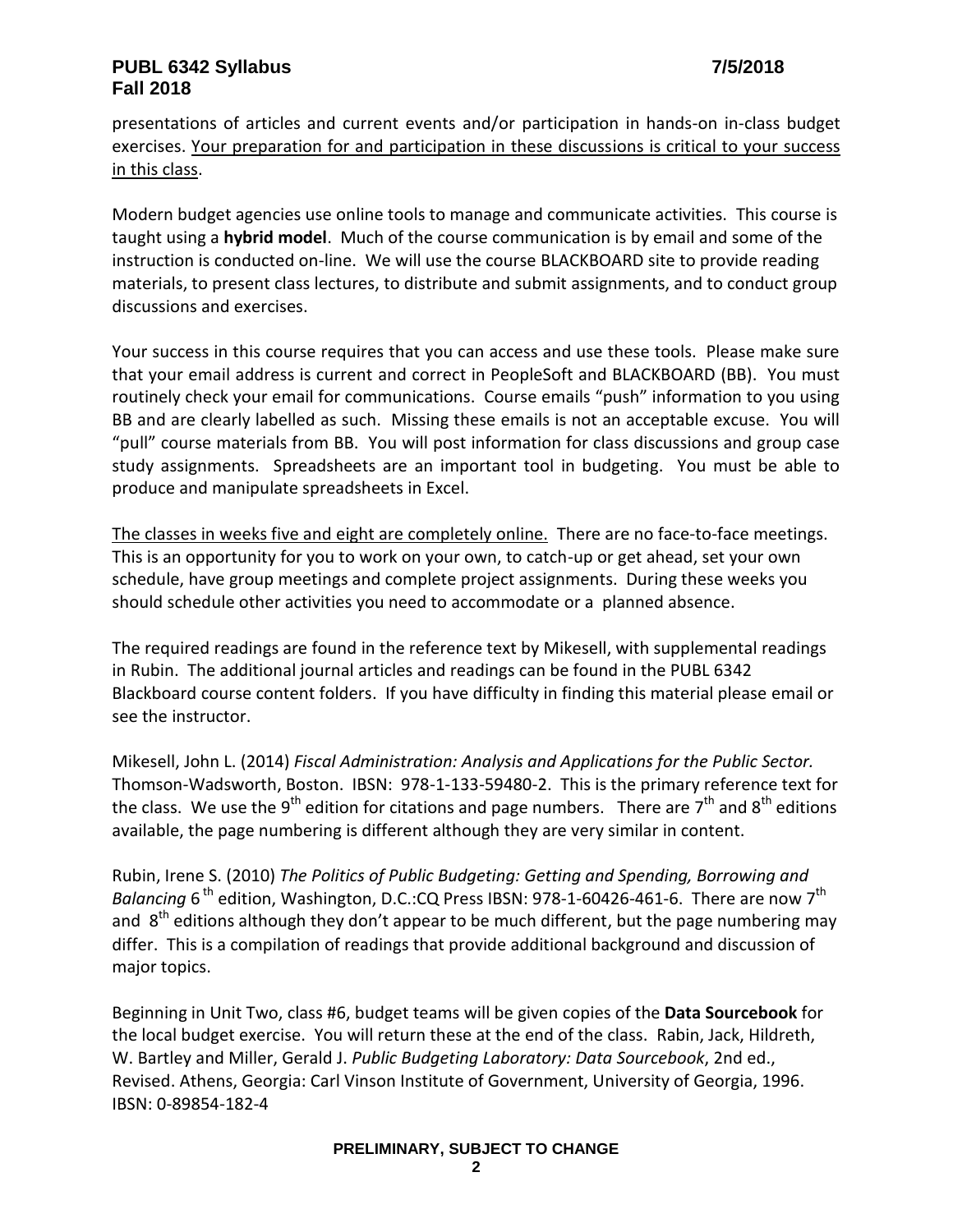# **Grading**

Evaluation Procedures:. The written assignments require you to write budget memos. Budget memos are analytical in nature, not based simply on opinions or theories. You must do more than explain your positions; you must defend your recommendations, citing theories and examples from the class readings and discussions. Content without organization and clarity does not achieve the purpose of a budget memo. Grading rubrics for assignments are posted in the Blackboard Information folder.

Class grades will be awarded based on the following criteria:

20% There are four on-line quizzes associated with the readings and class discussions. They will focus on terminology and concepts. These are designed as a way for you to monitor your understanding of the readings and the class discussions. The readings in Mikesell and Rubin are required of all students for each class meeting.

20% Class preparation and participation. Preparation and participation grades will be based on attendance, your individual JOURNAL postings, your contributions to any discussions on Blackboard and the class meetings. In addition to the readings in Mikesell and Rubin, during each class we will discuss the assigned journal articles and current events. Students will read assigned articles (provided in Blackboard) summarized what they learn from the articles and answer the related questions, by posting in their JOURNAL. These should be a thoughtful analysis and critique, not simple summaries. See the grading rubrics for presentations posted in the Blackboard Information folder.

20% The Local Budget Exercise. The class will divide into teams to conduct an exercise in local government budget making. The budget exercise will include written, spreadsheet and oral presentations. Note that individual contribution to the Local Budget Exercise presentation will also be evaluated and count towards the class participation grade.

40% Two Written Memo Assignments (10% each) and the Final exam (20%). The memo assignments and the final exam should be clearly and concisely written, and include references, displays and quantitative material as appropriate. The two budget memos are to be clear, concise answers to questions, not exposition of theory or opinions.

Late assignments will be accepted only under unavoidable circumstances as determined by the instructor.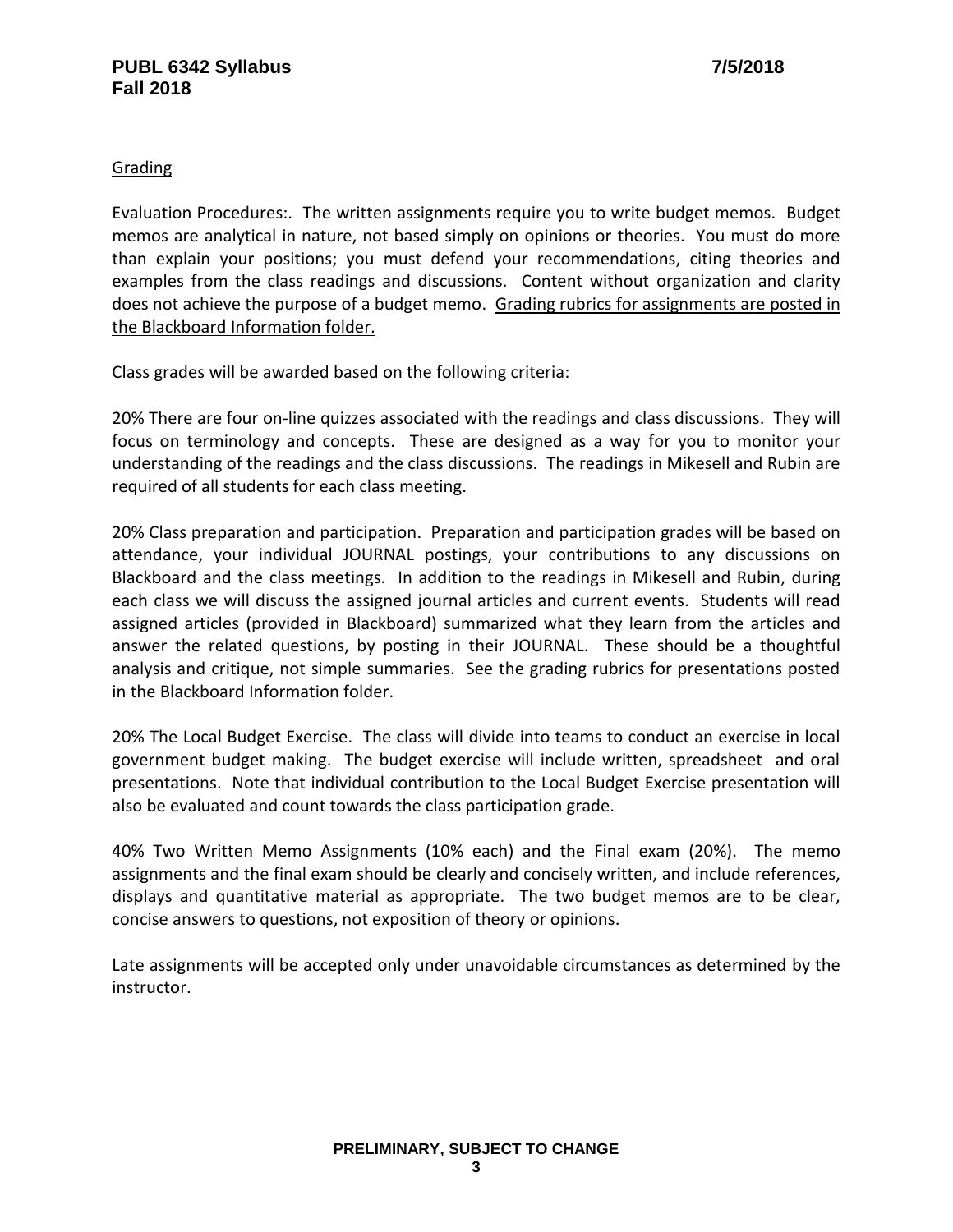#### **COURSE OUTLINE: PUBL 6342 Outline and Assignments (Subject to change as necessary) UNIT ONE: THE BASICS OF PUBLIC BUDGETING**

We will discuss some of the fundamental principles in economics: microeconomics- the allocation of scarce resources, and macroeconomics-policy making and the economy. If you need to brush up on these topics go to the Web Links and see the Khan Academy video on macroeconomics and GDP, and the Federal Reserve Bank of San Francisco discussion of monetary policy.

<https://www.khanacademy.org/science/macroeconomics>

<http://www.frbsf.org/what-is-the-fed/>

**Class 1.** Introduction to the Course. *We will review the syllabus and course requirements. Check the INFORMATION folder in Blackboard for the syllabus and information on the course assignments.* **(8/22/2018)**

In the first class presentation will set the stage for our discussion of public budgeting ideas, concepts and techniques. You will develop an understanding of public budgeting and a foundation for submitting and reviewing public budget proposals. We will examine public budgeting at the federal, state and local level. Required article readings are in Blackboard.

## **Class 1.** Overview of Public Budgeting, The Role of Government, Sources and Uses

- Part 1: Readings: No readings from the textbooks this week
	- Articles: Rubin, I. S. (1993) Who Invented Budgeting in the United States. *PAR*, 53(5), 438-444.

Levine, H. (2017) Review of the book The Fiscal Viability of State Governments, eds. Rubin, M.M. & Willoughby, K.G. CRC Press, 2015, in *Public Budgeting and Finance, 73*(2), 125-129. Retrieved from **<https://doi.org/10.1111/pbaf.12158>**

Read the articles and then post to your JOURNAL a summary of what your learned from the articles and your critique. Post your answers to the questions. **For the first week the instructor will post a sample analysis of the Rubin article**.

#### Part 2: Introduction to *Managing Our City* simulation.

Budget making is about choices. It is easy to criticize decisions when you are not held responsible. In this exercise students will take on the decision making roles in city government.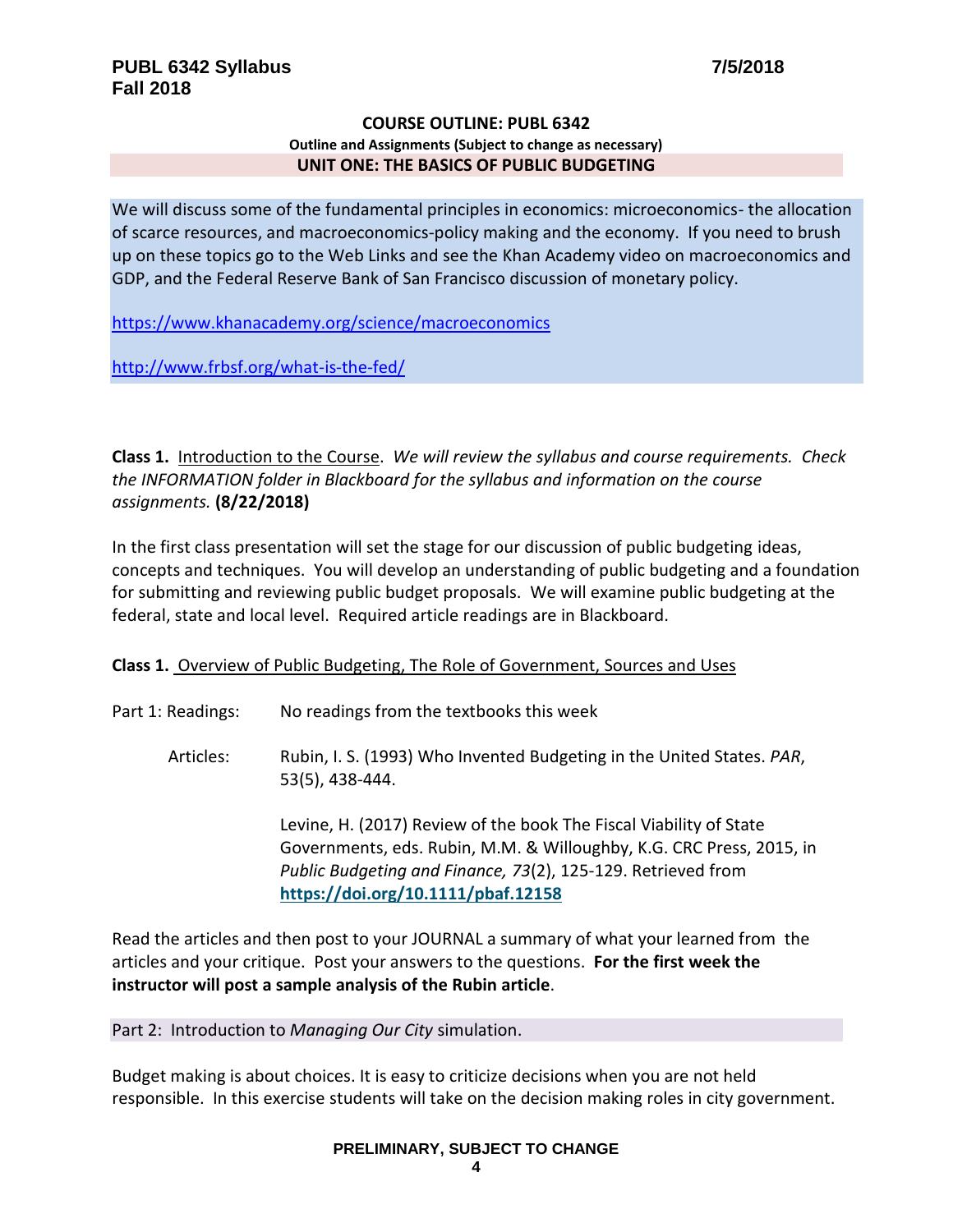# **Class 2**. Budgeting Government Choices **(8/29/2018)**

| Part 1: Readings: | Mikesell, Fundamental Principles                                    |
|-------------------|---------------------------------------------------------------------|
|                   | Rubin, The Politics of Public Budgets C.1                           |
| Articles:         | Meyers, R.T. & Joyce, P.G (2005) Congressional Budgeting at Age 30. |
|                   | Public Budgeting and Finance, Silver Anniversary Edition, pp. 68-82 |

Watch this series of short videos that explain the functioning of the market and the government's role in providing goods when the market fails. These are public goods and their characteristics are described.

What is Market Failure? April 2016 (4:48) <https://www.youtube.com/watch?v=4AbnNNYJSP8>

Public Goods in Economics. Nov. 2016 (4:16) <https://www.youtube.com/watch?v=oqm4mE8sLfs>

Public Goods and Market Failure. April 2016 (10:34) <https://www.youtube.com/watch?v=nePjDvZAM64&t=198s>

Part 2: Budget Tools. In-class exercise: public goods, public production, making intelligent choices Mikesell, C. 1, Fig. 1-1.

## **Class 3**. Budget Structures and Budget Systems **(9/5/2018)**

## **Complete Quiz #1.**

Part 1: Readings: Mikesell, Chapter: The Logic of The Budget Process

Mikesell, Chapter: Budget Methods and Practices chapter, Preparation of the Agency Budget Requests, Review of Budgets, The Executive Budget, and Managing Budget Execution Mikesell, Chapter: Budget Systems, Classifications and Reform Considering the Flow chapter; The Logic of Service Systems, Traditional Performance Budgets, and Program Budgets

Articles: Cothran, D.A. (1993) Entrepreneurial Budgeting. *PAR.*

Part 2: Budget Tools. In-class exercise on real and price change, see Mikesell Sidebar 2-1. We will begin using the data from the Local Budget Exercise, Data Sourcebook to study the impact of inflation on budgets. This exercise is an opportunity to build a spreadsheet.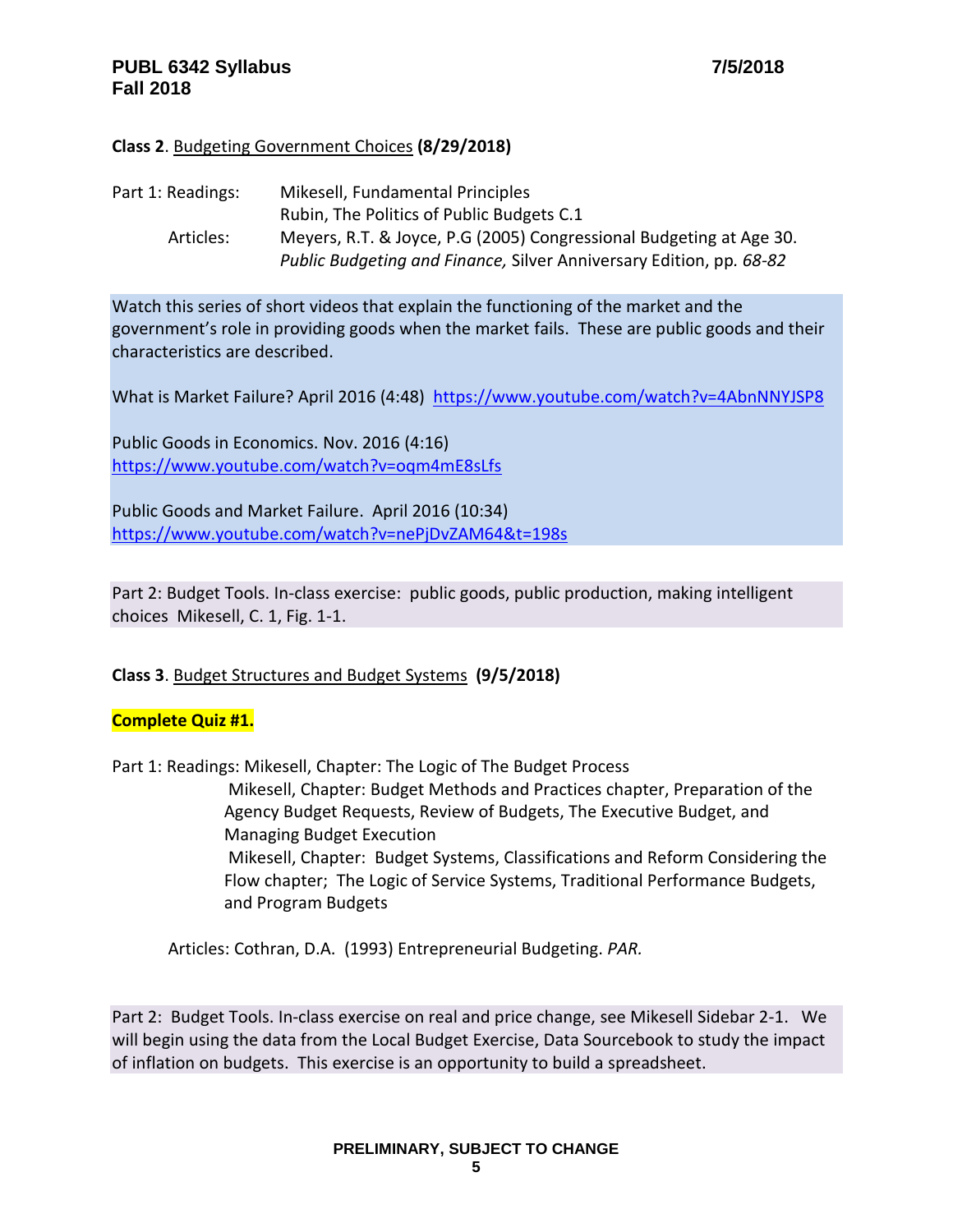Do you understand the difference between real or constant dollars and nominal or current dollars? If you are unsure use the Web Link to go to the video on Real Money vs. Nominal Value. Need an inflation calculator? <http://cpiinflationcalculator.com/>

# **Guest Lecture**

**Class 4**. Budget Process, Strategies, and Practices **(9/12/2018)** Part 1: Guest Lecture: Katina Hampton, Director of Admin. Services, City of Friendswood Ms. Hampton is responsible for the management of finances, HR, risk and IT. Friendswood has a population of over 40,000 and an FY 2018 budget of \$56m.

City website<https://www.ci.friendswood.tx.us/> FY 2018 Budget<https://evogov.s3.amazonaws.com/124/media/67900.pdf>

- Readings: Mikesell, State and Local Budgets chapter Also read Appendix 3-2 or 4-1, An Illustrative Budget Process: Texas. Rubin, The Politics of Process.
- Articles: Kelley, J.T. (1996) GFOA Budget Awards Criteria and Lehan's Appraisal. *Public Budgeting and Finance*. Read the associated material, review and include in your questions and comments. References: GFOA, Distinguished Budget Presentation Awards <http://gfoa.org/budgetaward> Texas Comptroller, Transparency Stars <https://comptroller.texas.gov/transparency/local/stars/general-criteria.php>

## Part 2: **How to be a budget analyst**.

Review Mikesell, chapter Budget Methods and Practices. It is critically important that you read the Appendix *How to be a Budget Analyst*. You must follow this advice in all of your written assignments. These instructions are important for analyzing and making budget recommendations. In-class exercise: The budget analyst as outside evaluator.

In-class exercises: Managing Our City Building a budget for Littleton:<http://littleton-co.v1.abalancingact.com/>

# **Guest video lecture, online**

**Class 5**. Managing the Budget Process **(9/19/2018)**

View the video lecture, complete the reading assignments, and then post your JOURNAL entries to the class Blackboard site.

Background readings, in class 5 folder: Carlucci (2018) *Property Tax Competition* Reschovsky (n.d.) *The Future of Public Schools Revenue From the Property Tax*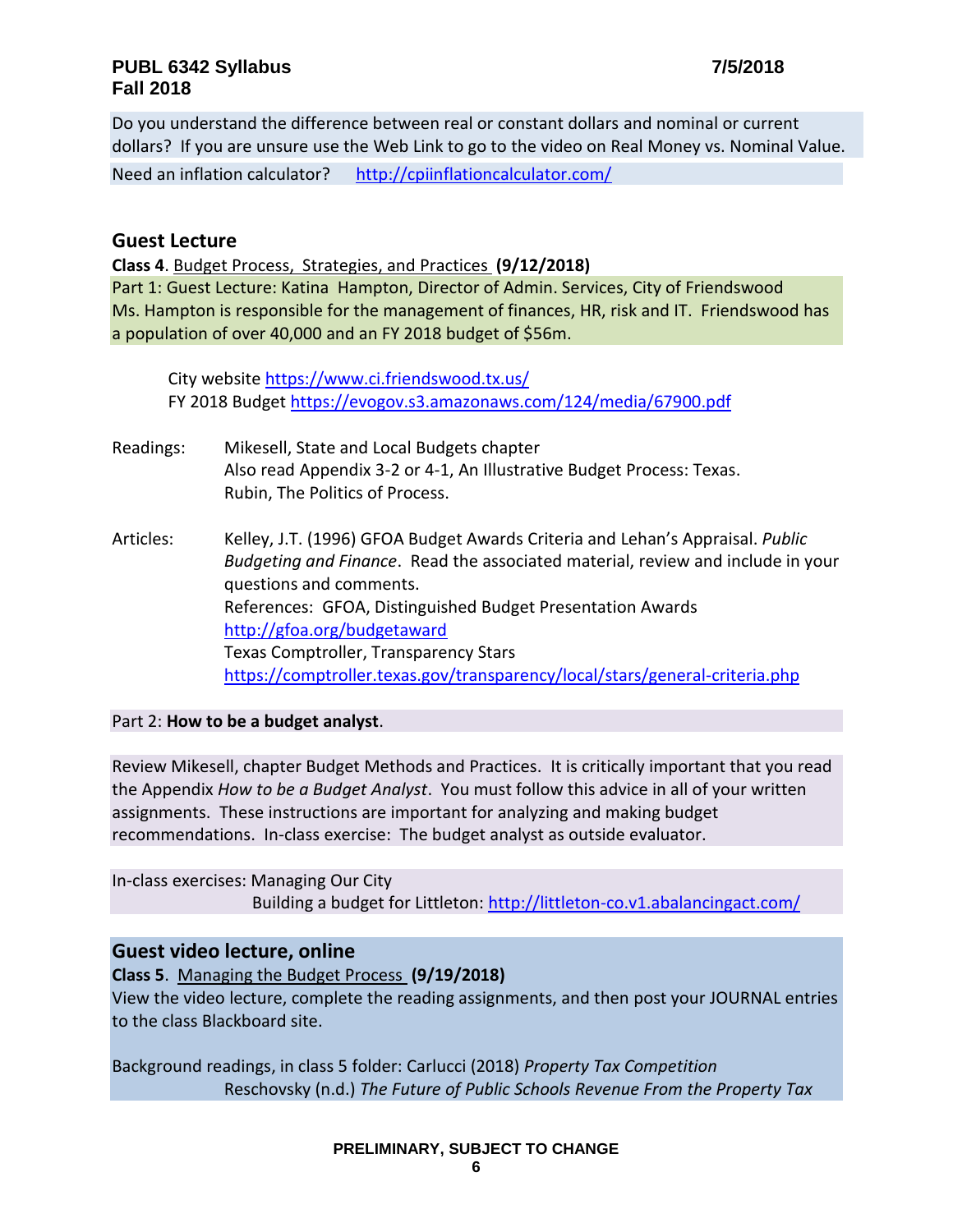Links and materials on the Sugar Land budget and background on property taxes

Guest Lecturer: Jennifer Brown, Director of Finance, City of Sugar Land (1:28:58) <https://uh.mediasite.com/mediasite/Play/1c6e6cb1d0d84fdb85480dc92b0956101d>

Readings: Rubin chapters - The Dynamics of Changing Budget Processes Expenditures: The Politics of Choice Budget Implementation and Control

Articles: Horton, R. (1987) Expenditures, Services and Public Management, *PAR*.

#### **Complete Quiz #2**

**First memo due for Unit One (see written assignments).**

# **UNIT TWO: STATE AND LOCAL BUDGETING**

**Class 6**. State Budgeting **(9/26/2018)**

# Part 1:

| Readings: | NASBO Fiscal Survey of the States                                             |
|-----------|-------------------------------------------------------------------------------|
|           | https://www.nasbo.org/reports-data/fiscal-survey-of-states                    |
|           | NASBO State Expenditure Report                                                |
|           | https://www.nasbo.org/reports-data/state-expenditure-report                   |
| Articles: | Goodman, D. & Clynch, E. J. (2004) Budgetary Decision Making by Executive and |
|           | Legislative Budget Analysts, Public Budgeting and Finance.                    |
|           | Smith, A. & Jensen, J. L. (2017) An Assessment of Factors Important to        |
|           | Legislators in Budget Decisions, Public Budgeting and Finance.                |
|           | Wright, D.S. (1967) Executive Leadership in State Administration, Midwest     |
|           | Journal of Political Science.                                                 |

Are you interested in learning more about budgeting at the state level? If so, here are four state budget basics videos on the National Association of State Budget Officers (NASBO) web site.

<http://www.nasbo.org/state-budget-basics-videos>

## **NASBO Budget Lectures also on Youtube**

NASBO: The State Budget Process, Part 1 (6:02). This video describes the state budget calendar and process.

[https://www.youtube.com/watch?v=dt\\_yubkp4HI](https://www.youtube.com/watch?v=dt_yubkp4HI)

NASBO: State Budgets and Spending, Part 2 (7:02). This video describes state General Fund spending patterns.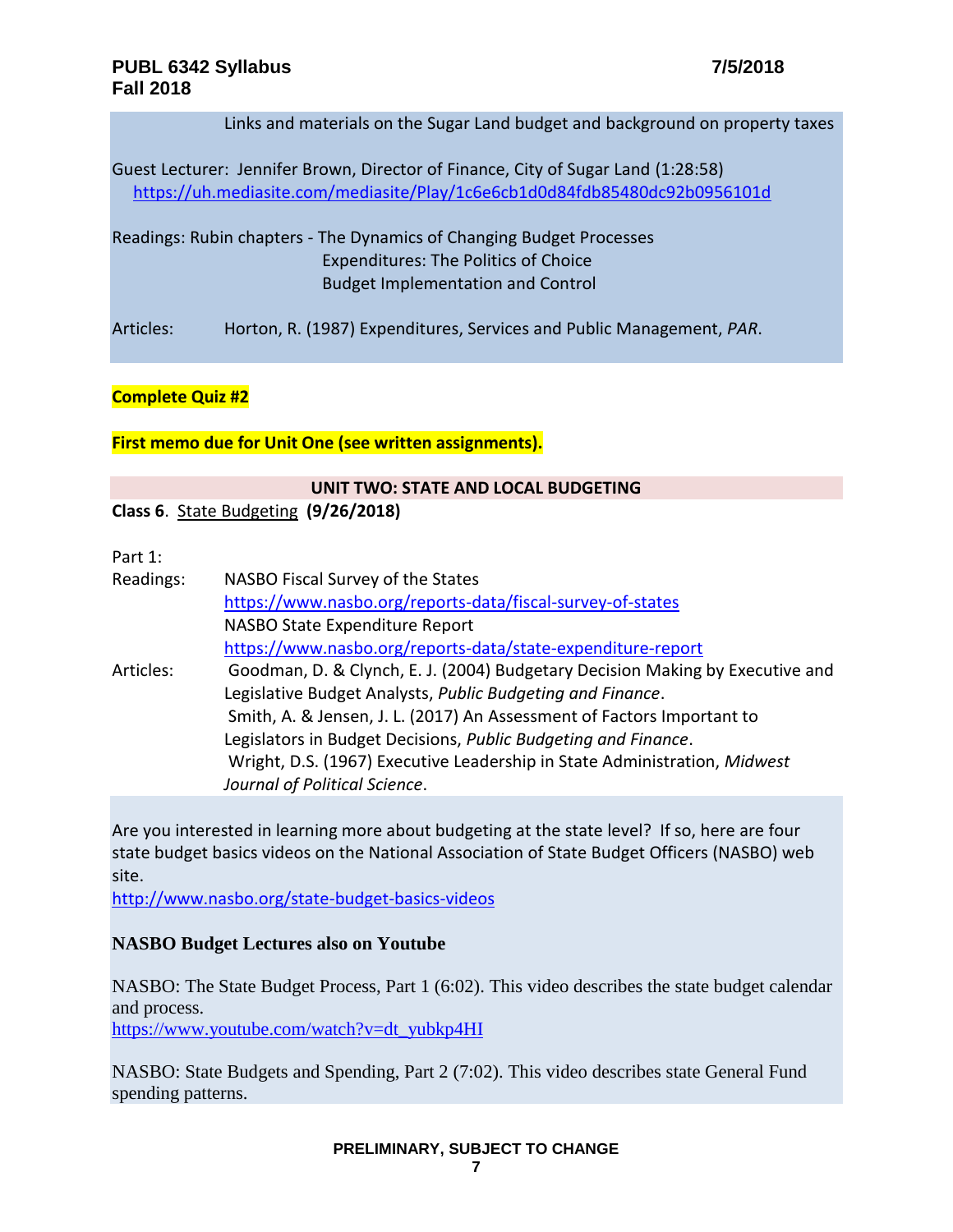<https://www.youtube.com/watch?v=CYlZNrGnVLo>

NASBO: State Taxes and Revenue, Part 3 (6:20). This video describe the sources and proportions of state revenues. <https://www.youtube.com/watch?v=6LSNTlEYMe8>

NASBO: State Budgets & the Federal Government, Part 4 (6:58). This video describes the Federal contribution to state budgets. <https://www.youtube.com/watch?v=jHktilU3vHc>

Part 2. The California Budget Challenge,<https://www.budgetchallenge.org/pages/home>

#### **Class 7**. Revenue Politics and Financial Accountability**(10/3/2018)**

Part 1: Readings: Rubin, Chapter 2: Revenue Politics

Mikesell, Read **Chapters in Part 2. Revenue Sources, Structures and Administration**, Criteria for Evaluating Revenue Options and Revenue Forecasts, Revenue Estimates and Tax Expenditure Budgets Articles: Rubin (1996) Budgeting for Accountability

Watch the video lecture Government Budgeting and Fund Accounting (7:21) <https://www.youtube.com/watch?v=CCmQqg4W6Sg>

Part 2. In-class exercise: Planning for The Local Budget Exercise, a simulation of city budgeting and decision making. In the MANAGING OUR CITY folder, read the description of the simulation. In the LOCAL BUDGET EXERCISE folder read the Instructions. Come to class ready to participate in the exercise.

# **Guest lecture video and online**

**Class 8**. Local Government Budgeting and Budgetary Forecasting **(10/10/2018)**

Guest lecture video: Professor Loftin on budgeting and forecasting. Posted in the Blackboard site, watch on you own. (1:46:19)

<https://uh.mediasite.com/mediasite/Play/62caa6696bb445f092b04709bccffebe1d>

Reference materials: posted online and at<http://galvestontx.gov/819/Financial-Transparency>

Readings: Mikesell, Chapter 12/13: Revenue Forecasts

Articles: Clifford (2005)Fiscal Sustainability; Johnson and Fabian (2008)Fiscal Health; Bahl and Duncombe (1992)Economic Change and Fiscal Planning;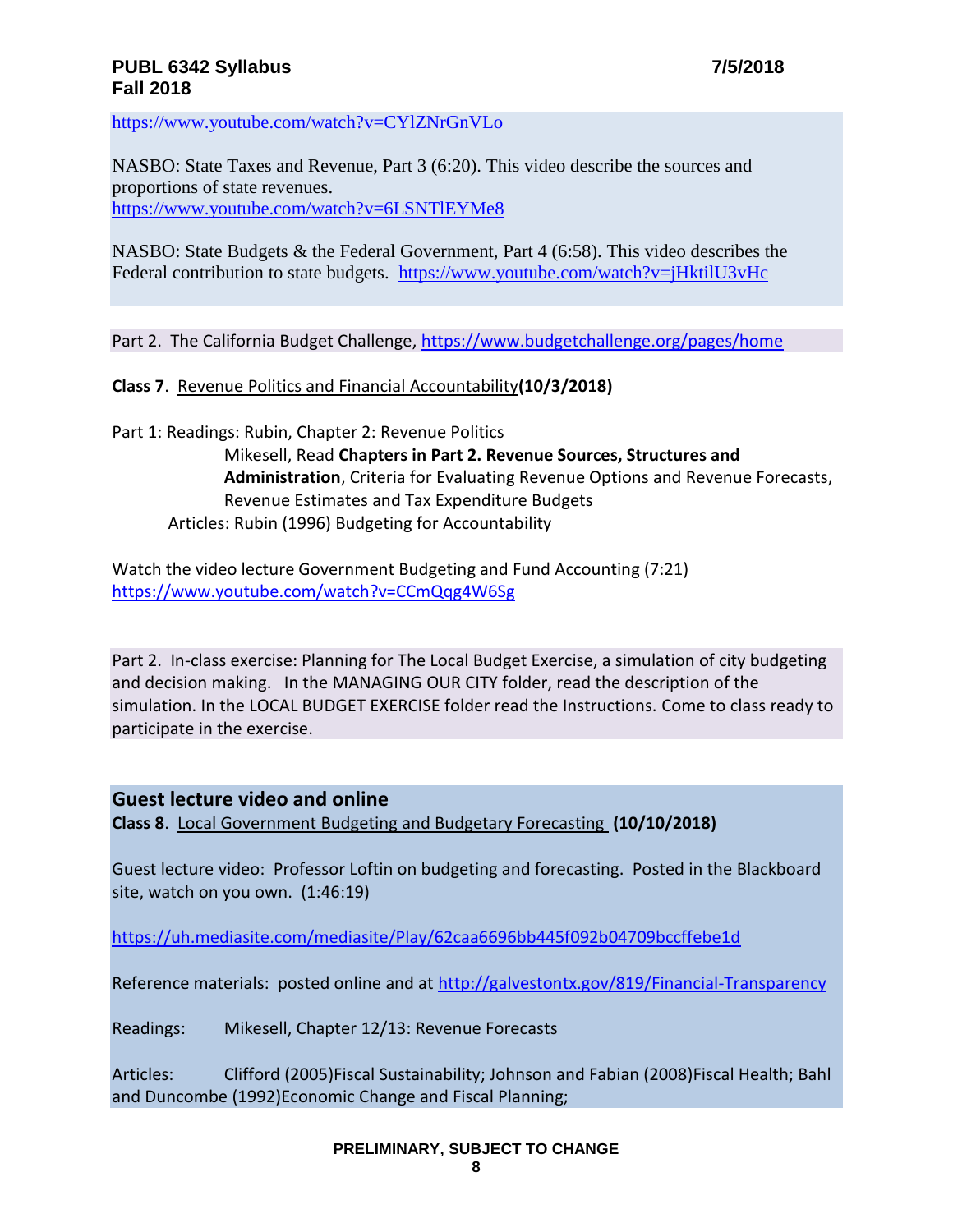Part 2: In-class exercise: *Managing Our City*, a simulation of city budgeting and decision making

# **Guest Lecture**

**Class 9**. Capital Budgeting and Debt Administration **(10/17/2018) Part 1:** Guest Lecture: Katherine Summerlin, Harris Co. Toll Road Authority

Readings: Mikesell, Capital Budgeting and Debt Administration chapters Articles: Wendorf (2005) Capital Budgeting from a Local Government Perspective

Part 2: Capital Budget Calculator exercise

<http://www.zenwealth.com/BusinessFinanceOnline/index.htm>

Optional - Capital Budgeting Lecture, Professor Andrew Lo, MIT Sloan School [http://ocw.mit.edu/courses/sloan-school-of-management/15-401-finance-theory-i-fall-](http://ocw.mit.edu/courses/sloan-school-of-management/15-401-finance-theory-i-fall-2008/video-lectures-and-slides/capital-budgeting/)[2008/video-lectures-and-slides/capital-budgeting/](http://ocw.mit.edu/courses/sloan-school-of-management/15-401-finance-theory-i-fall-2008/video-lectures-and-slides/capital-budgeting/)

Part 2: In-class exercise: *Managing Our City*, a simulation of city budgeting and decision making.

## **Complete Quiz #3.**

**Class Budget Exercise handout distributed (see Written Assignments). Exercise team assignments finalized.**

#### **UNIT THREE: FEDERAL BUDGETING**

**Class 10**. Federal Budget Issues **(10/24/2018)**

Readings: Mikesell, Read Chapters in **Part Two: Revenue Sources, Structures and Administration**, Chapters on Major Tax Structures, and User Fees Articles: Rubin (2007) The Great Unraveling; Hoagland (2007) A Comment on "The Great Unraveling"

In-class, on-line examination of the Federal Budget

What is the form and format of the Federal budget? Do you understand how the US government raises revenue? Learn more about the US income tax system by watching the Kahn Academy lectures on taxes. Check the WEB LINKS. Watch Khan Academy video on taxes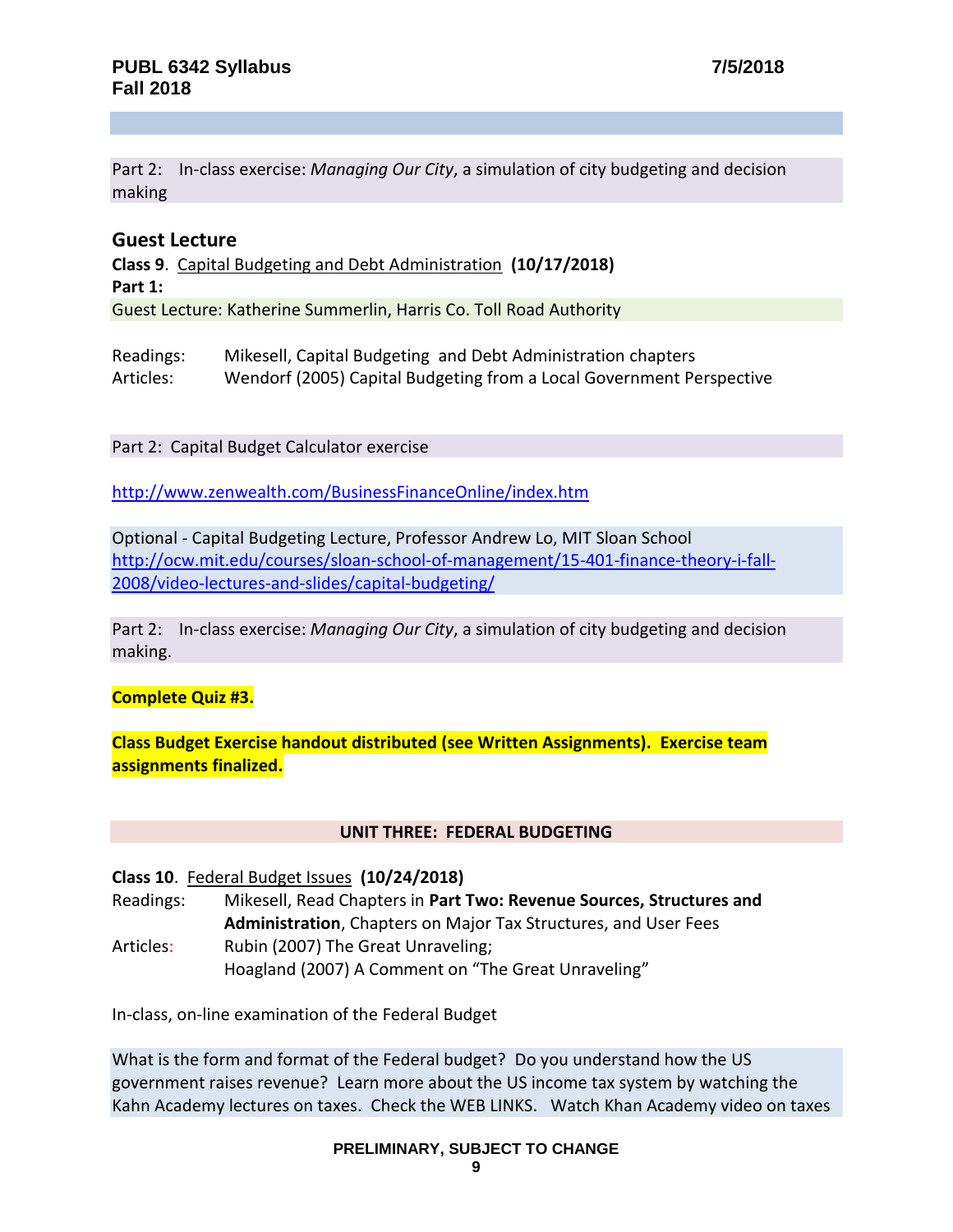<https://www.khanacademy.org/science/core-finance/taxes-topic>

Part 2: The Fiscal Ship, building a federal budget, https://fiscalship.org/ Using the online debt stabilization tool, cut spending or raise taxes to stabilize the federal debt by 2024. Emphasize the selection of policy choices and program choices.

Committee for a Responsible Federal Budget, Stabilize the Debt Budget Simulator. Start by reviewing the list of ALL possible choices from which you can make your selections. Remember that these are both policy and political choices. <http://crfb.org/stabilizethedebt/>

Do you know whether the Federal budget deficit is getting smaller or larger? What is the longterm outlook for major federal programs? Read the President's Budget Message in the FY 2018 Budget <https://www.whitehouse.gov/omb>and the CBO analysis <https://www.cbo.gov/>

**Class 11**. Federal Budget Analysis **(10/31/2018)**

Readings: Mikesell, Chapter 3. Federal Budget The FY 2019 Federal Budget OMB/CBO Articles: Cashell (2005)Economics of the Federal Deficit

Part 2: In-class, on-line examination of the Federal Budget <http://www.federalbudgetchallenge.org/pages/overview>

# **Complete Quiz #4**.

**Second memo due for Units Two and Three (see Written Assignments).**

## **UNIT FOUR: THE LOCAL BUDGET EXERCISE**

**Class 12**. Local Budget Exercise **(11/7/2018)**

Readings: Public Budgeting Laboratory Data Sourcebook Setting up the revenue and expenditure forecasts

## **Class 13**. Local Budget Exercise **(11/14/2018)**

Readings: Public Budgeting Laboratory Data Sourcebook Comparison of revenue forecast and preliminary expenditure proposals Gap analysis

**Class 14**. Presentation of the Final City Budget **(11/28/2018)** Final budget presentation, response to gap analysis

**Final Exam Due 12/5/2018**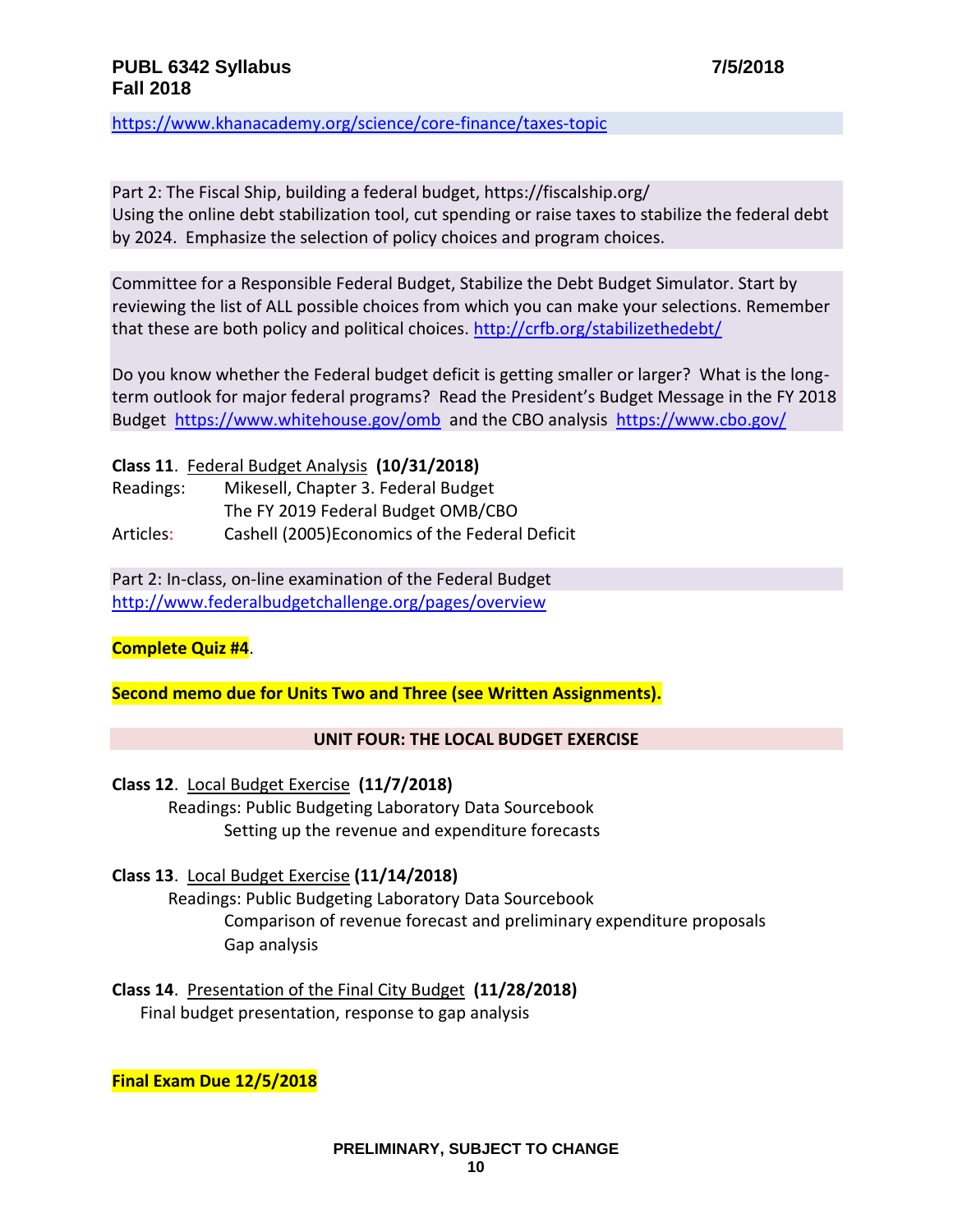**Blackboard submission of final exam to instructor by midnight, December 5, 2018**